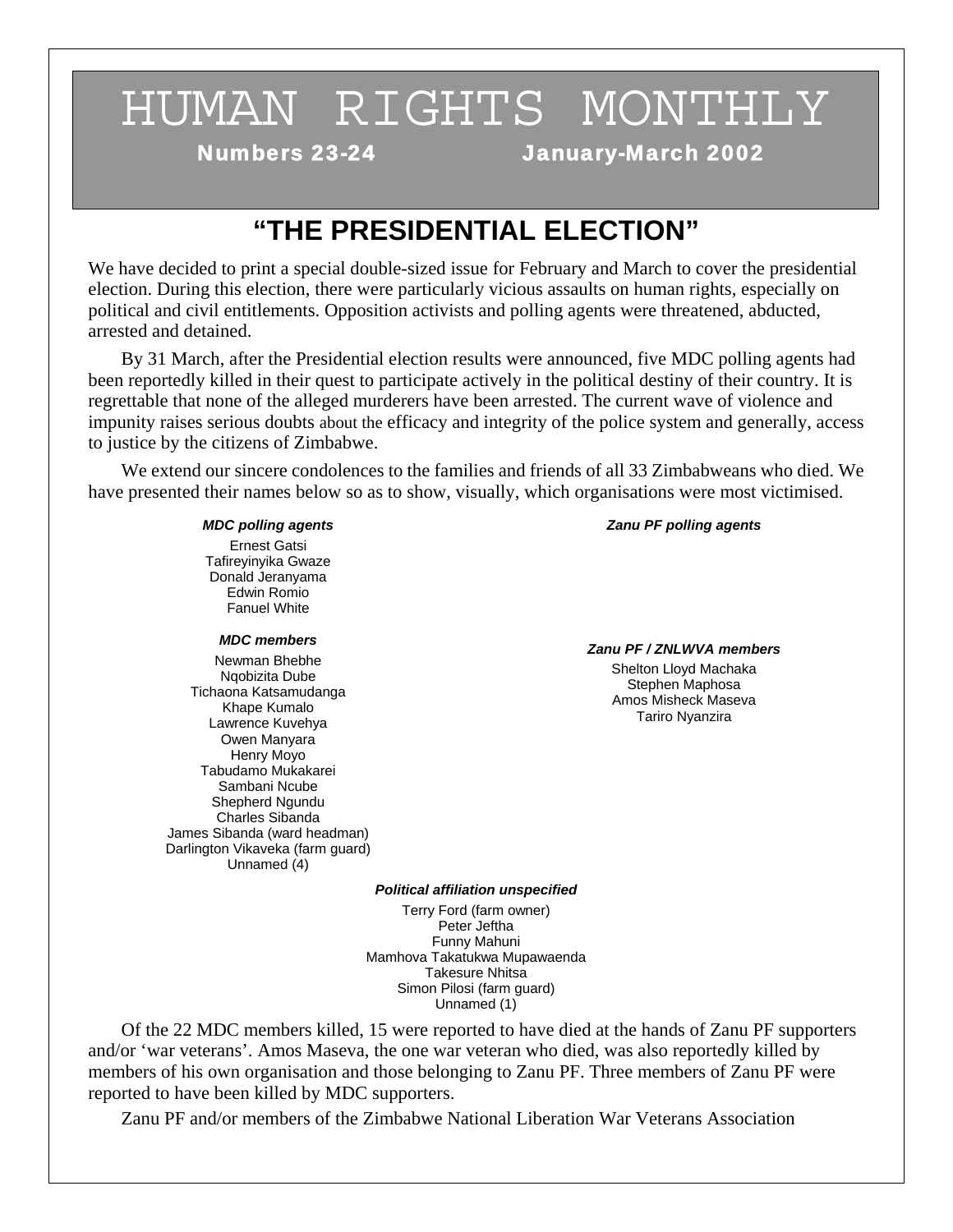(including farm occupiers) were reported to have been responsible for twenty-three of the thirty-three deaths. The MDC was reported to be responsible for the three deaths of Zanu PF supporters.

 There were reports that some South African election observers were not alarmed by the levels of electoral violence and the recorded political deaths in Zimbabwe. It appears that they compared Zimbabwe in 2002 to South Africa's Presidential Election of 1994 in which thousands were killed. But the circumstances between the two countries are and were different.

 Pius Wakatama aptly drew attention to the cultural differences between the two countries: 'Zimbabweans are not prepared for even one fellow countryman to die as a sacrifice to the political god of depraved, power-hungry politicians. The sanctity of life is their highest value.' We have far too many disturbed people (especially war veterans) who are thought to be suffering retribution from *ngozi* to ignore our own cultural prohibitions against killing.

# Political Rights

In September 2001, the *Human Rights Monitor* suggested we might do some self-assessment on our political rights. Because so many of our political and other human rights were violated during the presidential election, now seems a good time to remind Zimbabweans of our political rights guaranteed in the *Universal Declaration of Human Rights Articles 17-21:*

(Zimbabwe is a member of the United Nations and ratified the Universal Declaration of Human Rights. Therefore the Zimbabwe government has the obligation to respect, observe and enforce all the rights enshrined in the UDHR.)

*17. Everyone has the right to own property… No-one shall be arbitrarily deprived of his property.* 

*18. Everyone has the right to freedom of thought…* 

*19. Everyone has the right to freedom of opinion and expression; this right includes the freedom to hold opinions without interference and to seek, receive and impart information and ideas through any media and regardless of frontiers.* 

*20. Everyone has the right of freedom of peaceful assembly and association. No-one may be compelled to belong to an association.* 

*21. Everyone has the right to take part in the government of his country, directly or through freely-chosen representatives… The will of the people shall be the basis of the authority of government; this will shall be expressed in periodic and genuine elections which shall be by universal and equal suffrage and shall be held by secret vote or by equivalent free voting procedures.*

 Unfortunately, not all of these internationally-recognised political rights are safeguarded in our defective Constitution. Our freedoms of thought, opinion, expression, assembly and association are entrenched. But our rights to participate in government, to choose our elected representatives, even to vote, are not protected in our Constitution. We have no constitutional guarantee that we will be registered as voters if we qualify to be registered, no constitutional guarantee that we will vote if our names appear on the voters roll. Hundreds of thousands of urban voters, especially in Harare and Chitungwiza, found out the hard way in March 2002 how insecure our political rights as voters are.

 Violence by groups, trained or abetted by the government, such as the war veterans and other youth militia was used to influence the outcome of the presidential poll. Areas objectively known to be opposition strongholds deliberately had the number of polling booths reduced resulting in long queues and very few people actually voting. The president, notwithstanding that he was one of the contestants, promulgated unconstitutional laws, without reference to parliament, which barred Zimbabweans abroad and others who, for a variety of reasons, were not **2**n their constituencies on polling days, from voting. It seems that the government has mastered the art of turning elections in favour of the status quo.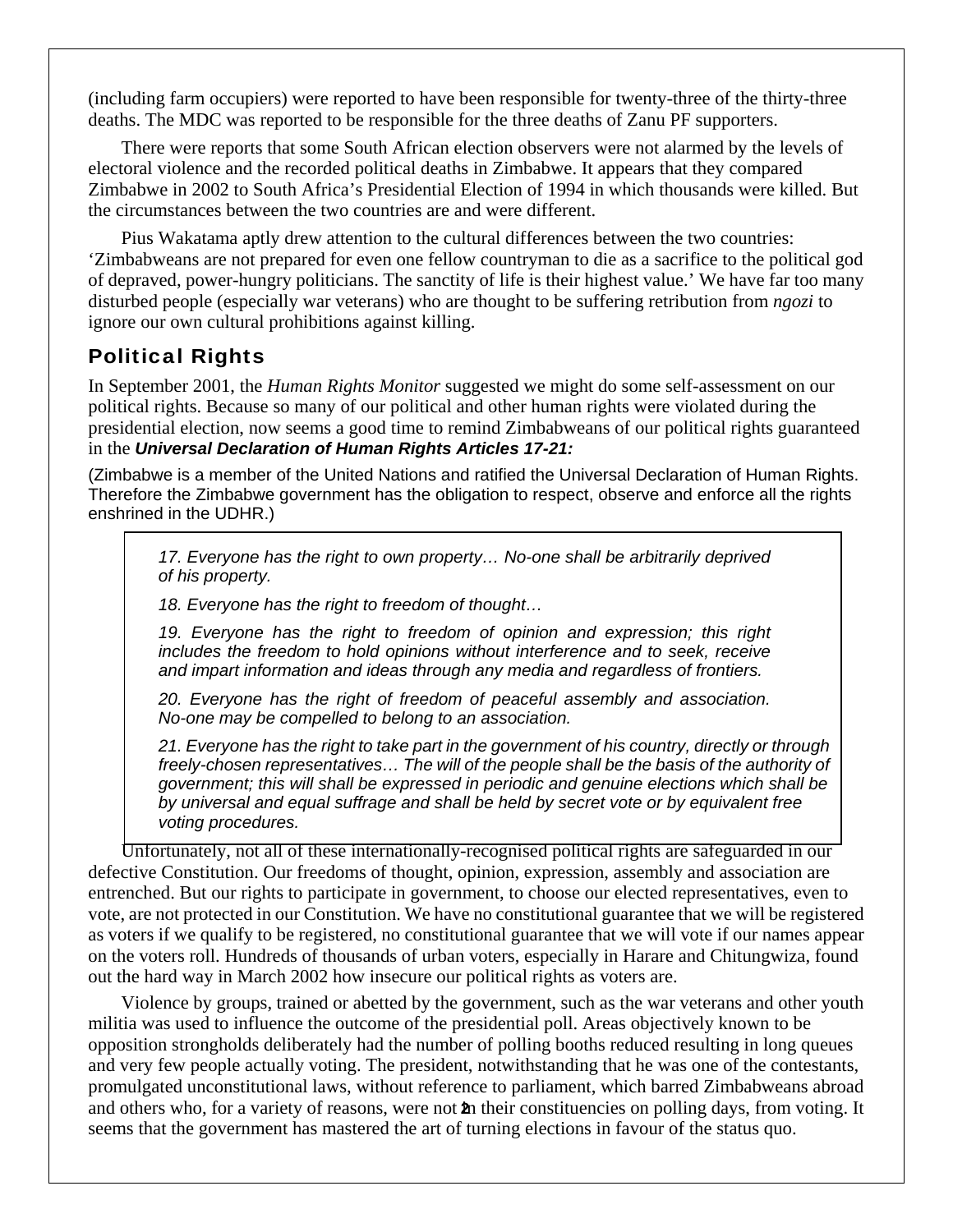This situation explains why the National Constitutional Assembly is so determined to ensure that Zimbabwe obtains a new and better Constitution. The Zanu PF government and others seem to ignore the fact that it was through the ballot box that they ascended to power, and that their 1980 victory was for freedom of expression and the right of self-determination.

 In 1991 a Constitutional amendment replaced the 'white roll' and the 'general roll' with the 'common roll'. In the High Court Justice Rita Makarau rejected the MDC's argument that the 'common roll' allows 'universal suffrage' without proof of address. She held that our franchise is 'qualified' by the need to prove a residential address.

 So the homeless, or those who could not prove where they lived, were not allowed to register to vote. It is ironic and a massive betrayal of the anti-colonial struggle that independent Zimbabwe should go back to the Rhodesian 'qualified' franchise and prevent the poor and uneducated from registering as voters.

# The law and the presidential election

Five candidates contested the election for Zimbabwe's State Presidency. Robert Mugabe (Zanu PF) stood for re-election against Morgan Tsvangirai (Movement for Democratic Change), Shakespeare Maya (National Alliance for Good Governance), and two independents, Wilson Kumbula and Paul Siwela. (Their respective parties (ZANU and ZAPU) rejected them and instead endorsed MDC's Morgan Tsvangirai to prevent splitting the opposition to Zanu PF.) Polling was initially set for 9-10 March, but was extended for a third half-day.

 The legal aspects of this election were very interesting. As usual, many changes were made to our electoral law and regulations, in a total of 18 Statutory Instruments. These exclude the amendments to the Electoral Act in the General Laws Amendment Act, which was only in force from 4-27 February.

 Abusing its parliamentary majority, which is ensured only by presidential powers to appoint 30 members, Zanu PF forced through the General Laws Amendment Act two days after it had been defeated on its third reading in the House of Assembly. So the Supreme Court struck down this Act. Amendments to the Electoral Act had been added to the General Laws Amendment Act at its second reading. They were also chucked out. The many changes to the law, apparently in an effort to influence the outcome of the election, must have discouraged some people from voting.

 They made three changes on the day before polling started. This was far too late for all the presiding officers to be told. So there was much confusion, especially about who was to be refused the vote. The rule laid down by Robert Mugabe reversed the proof normally required in a law court. If voters could not prove they had not been disenfranchised, they could not vote. Thousands were refused their votes. After the election, some received letters of apology from their constituency registrars. The letters were dated before the election, but posted afterwards.

 The MDC applied for a copy of the voters roll actually used in the election. This is public information which Registrar-General Tobaiwa Mudede refused to give to the opposition. The MDC wanted to check on what changes had resulted from the illegal voter registration which only finished on 3 March 2002. This extended registration had not been advertised and was known only to Zanu PF. The Supreme Court reserved its judgment until after the election, so the MDC did not get a copy.

 The Public Order and Security Act came into effect on 22 January 2002. It was used many times to prevent and disrupt the opposition and civil society meetings. It was also used to delay and sometimes prevent MDC electoral and polling agents from getting to their posts. Many hundreds of MDC agents were arrested under POSA and did not reach their polling stations until long after the boxes had been checked and voting had started. Many polling booths were left, for at least some of the time, in the hands of  $\frac{1}{2}$ of officials and Zanu PF by themselves. It is very bad political practice to leave one set of contestants alone at polling stations. Even if they behave themselves perfectly while alone, people will be suspicious.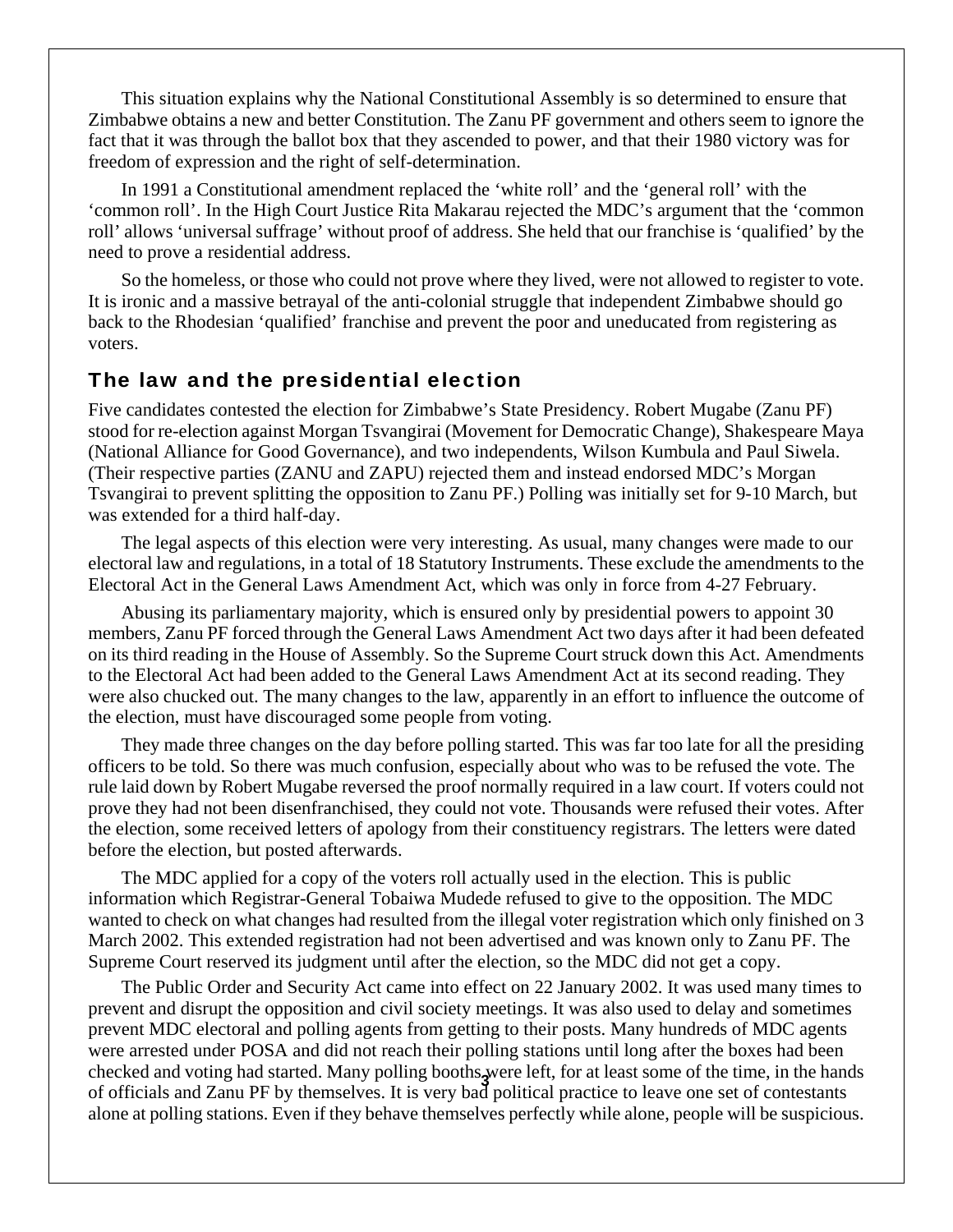The election was not transparent and therefore cannot be categorized as being free and fair.

# Possibilities of electoral manipulation ('rigging')

'Rigging' elections means that not all votes are equal in determining election results. Regrettably , our constitution and the Electoral Act permit the President to 'rig' elections and control parliament (through his appointment of 30 members of his party to parliament). The President appoints the Electoral Supervisory Commission, the body that supervises and monitors the electoral process as is the case with the Registrar General.

 'Rigging' is tampering with the votes themselves – by failing to register voters, leaving deceased people on the voters roll (and allowing others to vote in their names), preventing some from voting, allowing others to vote more than once, stuffing the ballot boxes, removing votes already cast from the boxes, etc. In June 2000 the voters roll was a shambles. It is still a shambles now. This state of confusion seems to be a result of gross incompetence or dereliction of duty or deliberate in order to facilitate rigging the poll. Like wooden ballot boxes, a shambles certainly helps rigging.

 In June 2000, pre-election violence, intimidation, death threats, coercion, kidnapping, torture, arson, victimisation (both before and after the elections) were all used against known members of opposition parties. The same techniques were used in March 2002. They are always intended to distort the vote – to 'persuade' voters' not to vote for the candidate they prefer, or to vote for one they don't want, or not to vote at all.

 The worst interference with our political rights in the recent presidential election was legal and administrative and therefore not easily seen, as shown below.

### **Whole categories of voters were disenfranchised, including those abroad, those not born in Zimbabwe, and the homeless.**

- Our electoral laws and regulations were changed, to ensure that Zimbabweans outside the country did not get postal votes. The homeless had to prove an address in order to register to vote.
- Thousands of former farm workers were chased off their farms and out of their constituencies, but government insisted that people must vote in their constituencies. Schools and universities were closed until after the election, but many students were registered to vote where they study, not where they live. All prisoners were, once again, denied the right to vote by justice minister Patrick Chinamasa.
- At illegal roadblocks, metal IDs were confiscated from thousands of travellers who needed identification to vote. 'Door to door' campaigning also saw IDs being taken from their owners.

### **Government planning was suspect**

- Enough paper was ordered to print 7 million ballots – for only 5,5 million registered voters. Tobaiwa Mudede refused to say how many ballot papers were actually printed.
- Government refused to accept gifts of transparent ballot boxes. It changed the rules so that only the gap at the top (where the papers go in) was sealed with the different parties' seals.
- It also ruled that monitors and polling agents could not travel on vehicles with the polling boxes, but later agreed that some could. If agents had not arrived at the counting centres (and many were prevented from getting there on time), the boxes were opened anyway – with no independent witnesses present.
- Government invited only its own friends to observe and its own employees to monitor this election. It drastically cut the number of observers and chased out competent local and foreign observers with i f h 2000 l i f h 2000 l i f h 2000 l i f h 2000 l i f h 2000 l i f h 2000 l i f h 2000 l i f h 2000 l i f h<br>De la f h 2000 l i f h 2000 l i f h 2000 l i f h 2000 l i f h 2000 l i f h 2000 l i f h 2000 l i f h 2000 l i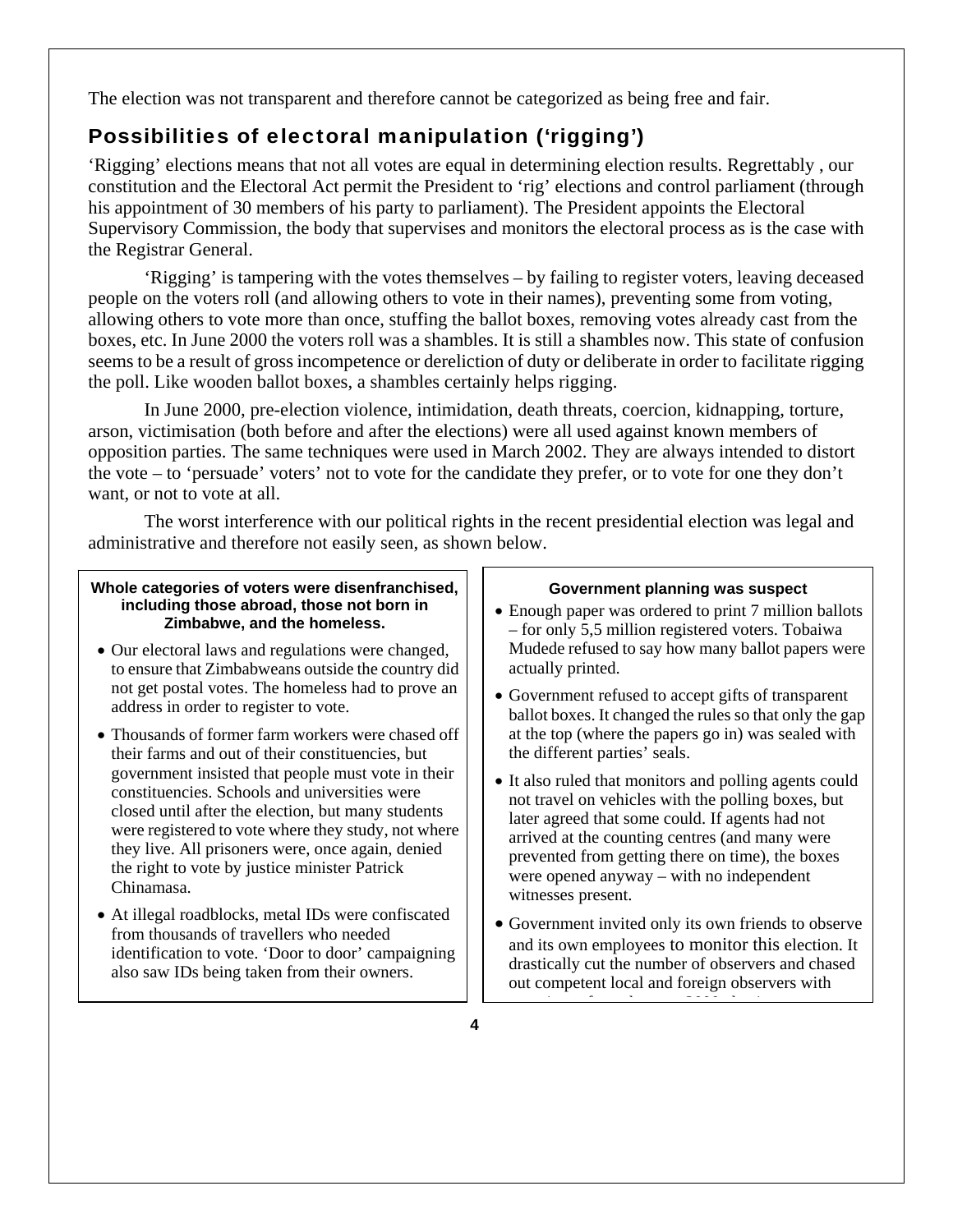In March 2002 the old techniques of rigging were used, but there was one very significant change in the political environment. In 2000, unsophisticated voters were convinced that the way they voted could be known, using binoculars, computers, cellphones and other hi-tech equipment. But by 2002, practically everyone was convinced that their vote was their secret. So beating people no longer worked as well as it used to. Less visible techniques of swinging the vote were needed.

 Perhaps the new subtlety in rigging also came about because, from their June 2000 experience, the international observers had learned what to expect. Pierre Schori had led the European Union observers in June 2000, and they had condemned that election. In February 2002, Schori was expelled and prevented from leading the EU team, which was then withdrawn. One diplomat said that the Zimbabwean government acted 'to delay the arrival of international election observers, to limit their number, and to ensure that they moved around the country as little and as late as possible'. The 727 international observers could not possibly observe all 4 067 fixed and 647 mobile polling booths.

 Nor could the 873 local monitors. Patrick Chinamasa said 12 500 local monitors were too many, and the Electoral Supervisory Commission refused to accredit the vast majority trained by the Zimbabwe Election Support Network.

 Moreover, the Electoral Code of Conduct for Political Parties and Candidates was signed only on 8 March, the day before polling. It outlawed threats of harm, provocative and intimidatory language, false or defamatory allegations against competing candidates, and racial and other discriminations. Many of its prohibitions had repeatedly been broken by Zanu PF during its campaigning. Introducing this Code at the very last moment was one way to let that happen.

## Rigging the results?

In four of the 120 constituencies, MDC electoral agents were not allowed to check the counting of votes. In another five, MDC agents were allowed to be present for only part of the time.

 In all 120 constituencies, the figures given by the Electoral Supervisory Commission and the Registrar-General of Elections, Tobaiwa Mudede, differed – by between 12 and 19 141 votes. These discrepancies totalled 475 750 votes. Two-thirds of these discrepancies were found in only 30 constituencies, mainly in the Midlands, Manicaland and Masvingo.

 Of 3 062 303 votes accounted for by the ESC, at least 526 479 (17,2%) had problems. These do not include voters not allowed to vote, turned away from the polling booths, or who spoiled their papers. If we include these, over one million votes were problematic.

 Many results changed as viewers watched the television screen after they had been announced, including those for Buhera North, Guruve South, Murehwa South, Gutu North, Gokwe North and Nkayi. These post-announcement changes in just six constituencies added 19 886 votes to Robert Mugabe's total.

 A month after the verified results had been announced (and changed), the Registrar-General announced new results, for the Harare mayoral poll as well as the presidential contest. There appeared to be a very serious problem in his office – how to add up figures accurately the first time.

 The question is: for how long are we going to tolerate this wholesale corruption of Zimbabwe's hard-won democracy and abuse of our political rights?

## Political violence

Voting was largely peaceful, despite the dispersal of many urban voting queues by the riot police. In the usual pattern of trouble-free voting,. But there was heavy political violence in the ten weeks before polling. It increased even more dramatically after the results were announced, with massive retaliation against those who voted for Morgan Tsvangirai.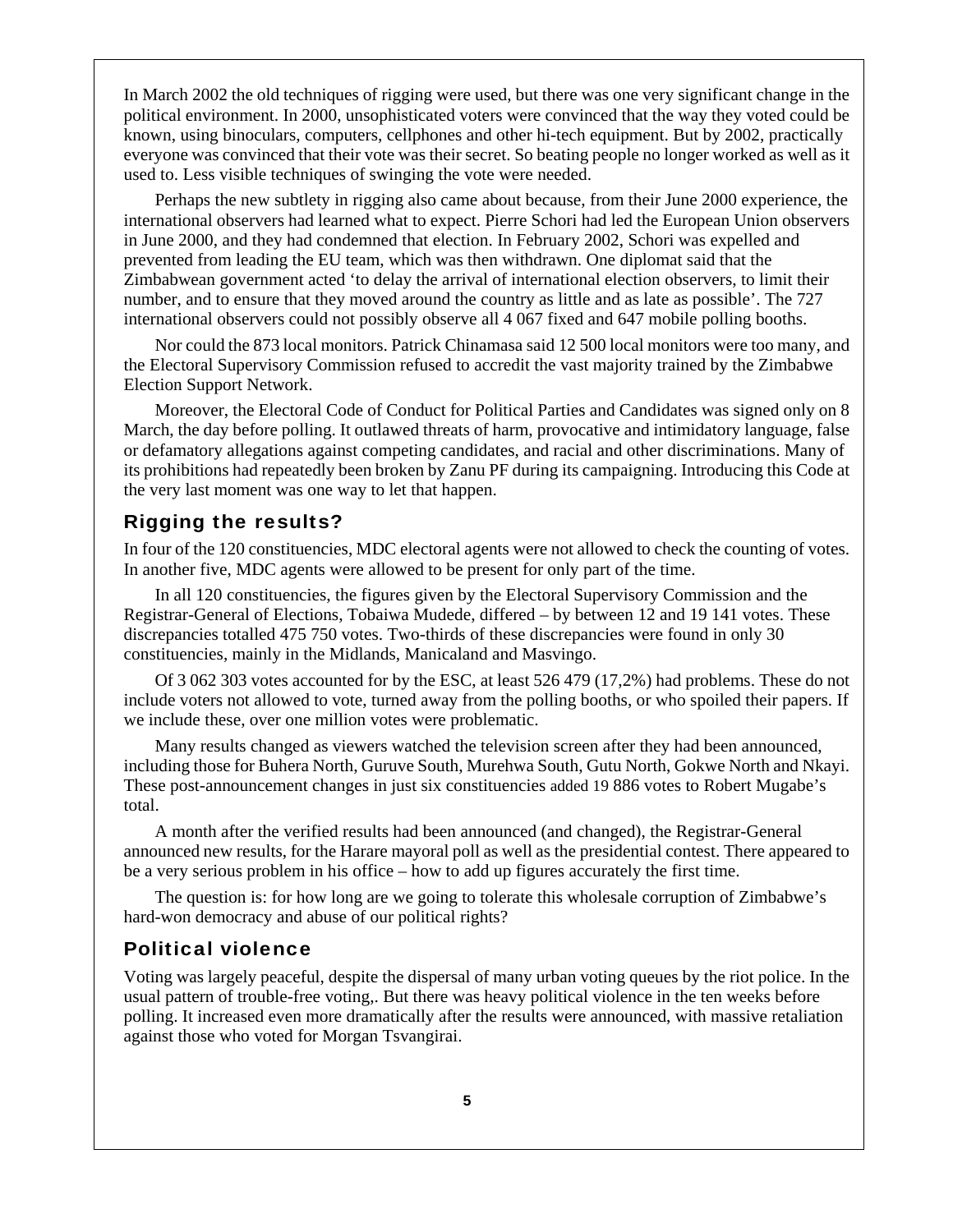|                                  | Feb Unreported Feb Reported |                | March Unreported | <b>March Reported TOTALS</b> |                 |
|----------------------------------|-----------------------------|----------------|------------------|------------------------------|-----------------|
| <b>Total Violations</b>          | 254                         | >6526          | 278              | >22519                       | >29575          |
| unlawful killings: Total         | 0                           | 14             | (3)              | 19                           | 33              |
| (by state officers)              | $\Omega$                    | 1              | 0                | 6                            | $\overline{7}$  |
| (by Zanu PF/ZNLWVA)              | 0                           | 11             | (3)              | 17                           | 28              |
| (by MDC)                         | $\Omega$                    | $\overline{2}$ | 0                | 0                            | $\overline{2}$  |
| attempted killings               | $\Omega$                    | 0              | 0                | 0                            | 0               |
| Unlawful detention/Arrest: total | 38                          | $\overline{7}$ | 36               | 9                            | 90              |
| (by state officers)              | 23                          | 5              | 11               | 3                            | 42              |
| (by Zanu PF/ZNLWVA)              | 13                          | 0              | 23               | 5                            | 41              |
| (by MDC)                         | 0                           | 2              | 0                | 1                            | 3               |
| (unknown)                        | $\overline{2}$              | 0              | $\overline{2}$   | $\overline{2}$               | $6\phantom{1}6$ |
| Assault: Total                   | 69                          | 188            | 67               | 429                          | 753             |
| (by state officers)              | 14                          | 8              | 14               | 12                           | 48              |
| (by Zanu PF/ZNLWVA)              | 52                          | 39             | 45               | 46                           | 182             |
| (by MDC)                         | $\mathcal{P}$               | 15             | 0                | 11                           | 28              |
| (unknown)                        | 1                           | 3              | 8                | 4                            | 16              |
| Torture                          | 25                          | 11             | 36               | $\overline{7}$               | 79              |
| Disapperance/Kidnap              | 3                           | 6              | 4                | 26                           | 39              |
| Firearrms offence:total          | 0                           | 3              | 1                | 3                            | 7               |
| (by state officers)              | 0                           | 1              | 1                | 0                            | $\overline{2}$  |
| (by Zanu PF/ZNLWVA)              | $\Omega$                    | 1              | 0                | 3                            | 4               |
| (by MDC)                         | 0                           | 1              | 0                | $\mathbf 0$                  | 1               |
| <b>Death Threats</b>             | 0                           | 30             | 2                | 11041                        | 11073           |
| Death Penalty                    | 0                           | 0              | 0                | $\boldsymbol{0}$             | $\mathbf 0$     |
| <b>Political Intimidation</b>    | $\overline{2}$              | >1055          | 0                | >5008                        | >6065           |
| <b>Political Discrimination</b>  | 0                           | 18             | 1                | >5142                        | >5161           |
| Right to Vote                    | 0                           | >5001          | 0                | 45                           | >5046           |
| Right to work                    | 2                           | 26             | $\overline{2}$   | >196                         | >226            |
| Freedom of Information           | 0                           | $\overline{2}$ | 0                | 13                           | 15              |
| Freedom of Expression            | 0                           | 0              | 0                | 0                            | $\mathbf 0$     |
| Freedom of Assembly/Association0 |                             | >5             | 0                | >106                         | >111            |
| Freedom of Movement              | 0                           | $\overline{7}$ | 1                | 1                            | 9               |
| <b>Schools Closure</b>           | $\mathbf 0$                 | >21            | 0                | 7                            | $>28$           |
| <b>Property Related</b>          | 8                           | 43             | 18               | 357                          | 426             |

# Table 1. Human rights violations resulting from political violence in Zimbabwe, February to March 2002

>means more than

\* victims were sometimes held by both Zanu PF and/or the 'war veterans', and later the State, hence there is some overlap

# Human rights vis-a-vis the amendments to the Citizenship Act and the right to vote

Before and during the 2002 Presidential Elections a plethora of court cases were brought in the High Court and Supreme Court on the issue of voting rights. This all started with the Citizenship Amendment Act, number 12 of 2001, which stated that a Zimbabwean citizen with a foreign citizenship had to renounce the foreign citizenship, in accordance with the law of the foreign country of which s/he held citizenship, by 6 January 2002 or lose his/her citizenship of Zimbabwe. It was stated that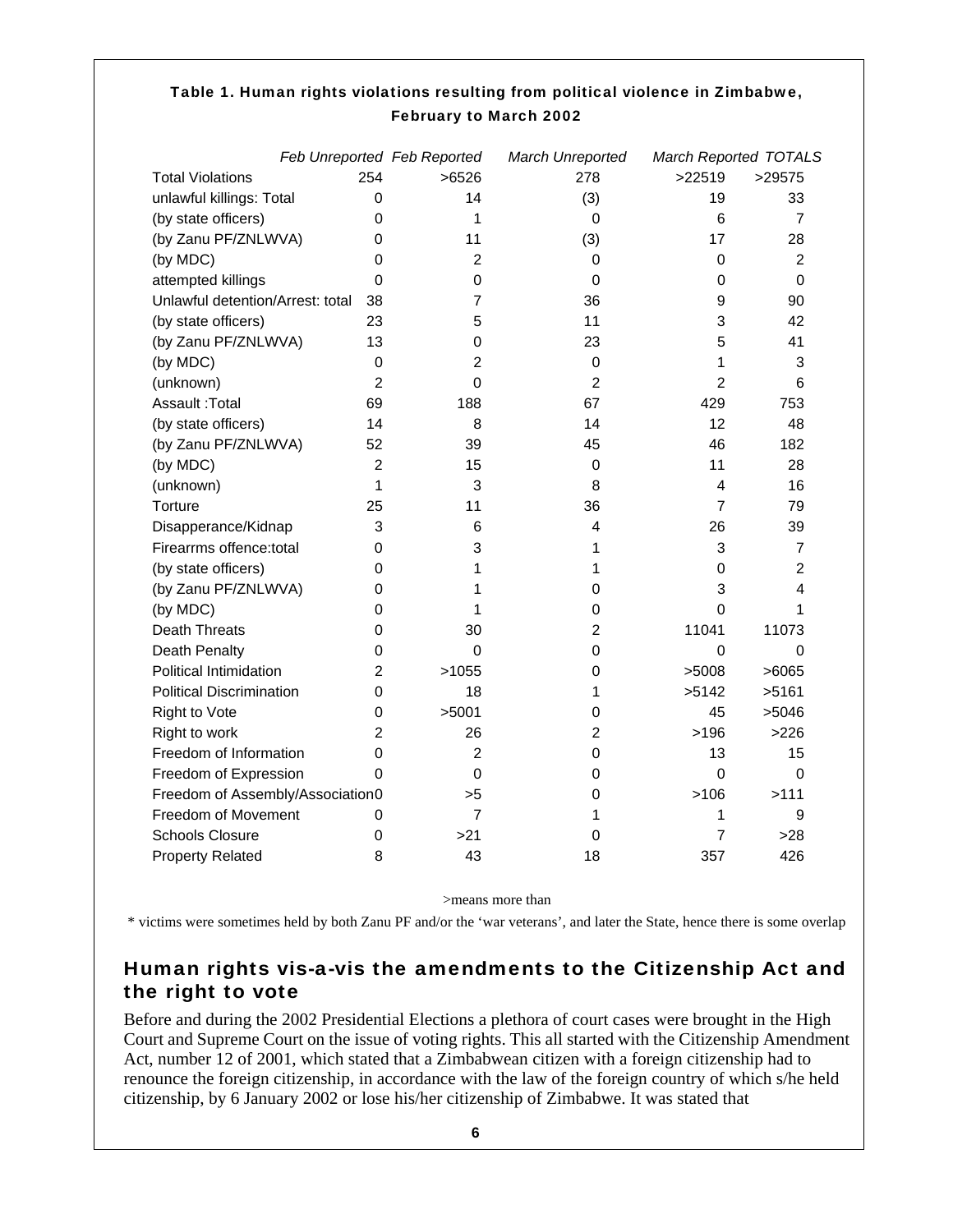people who did so were entitled to have permanent residence status stamped in their passports. The law was therefore very clear.

 However, the Registrar General's office began interpreting the Act to the effect that all Zimbabwean citizens with a potential right to a foreign citizenship must renounce the foreign "entitlement" if they wished to remain Zimbabwean citizens. At this point it was alleged that the Registrar General's office was removing affected people from the voters roll on the basis that they were no longer citizens of Zimbabwe. An application was brought before the High Court on these points in the case *Morgan Tsvangirai –v- Registrar-General*. The case also sought an extension of the deadline for a year because of the administrative problems faced by individuals attempting to renounce their various citizenships.

 A provisional order was granted by the High Court to the effect that the Registrar General could only remove people from the voters' roll in accordance with the procedures set out in the Electoral Act and judgment was reserved on the other issues. On 27 February 2002 the Honourable Mr Justice Adam handed down judgment. The judgment extended the deadline for renunciation to 6 August 2002. The order also stated that Zimbabwean citizens by birth do not have to renounce a potential foreign citizenship unless they actually hold the said foreign citizenship. This was in line with the Honourable Mrs Justice Makarau's order (below). The Registrar-General immediately appealed this judgment and Justice Adam's order was suspended.

 Meanwhile, on 25 January 2002 judgment in the matter of Morgan Tsvangirai – Registrar-General of Elections and 1 Other, and Morgan Tsvangirai –v- Registrar-General of Births and Deaths and 10 Others HH 22-2002 was handed down by the Honourable Mrs Justice Makarau. *Inter alia*, she ordered that, "The Registrar-General shall restore to the voters' roll of any constituency, all voters who, on or before January 18 2002 were on that roll or were eligible but were refused to be on that roll, who may have lost or renounced their citizenship of Zimbabwe, but who since 1985, have been regarded by a written law to be permanently resident in Zimbabwe." The Registrar-General immediately appealed this judgment. On 15 February 2002 the Supreme Court of Zimbabwe sat to consider the appeal in this case. On 28 February 2002 judgment was handed down. The majority of the Supreme Court (Chidyausiku CJ, Ziyambi, Malaba and Cheda JJA) overturned Makarau J's decision. They held that citizens and permanent residents are separate and distinct categories. In terms of section 3(3) of Schedule 3 to the Constitution, those who have renounced their Zimbabwean citizenship in terms of the 2001 amendment are considered to have ceased to be Zimbabwean citizens and summarily lost their right to vote. Therefore they considered section 25 of the Electoral Act to be superfluous or non-applicable to their situation. In a judgment the Honourable Judge of Appeal Mr Justice Sandura held that citizenship by either birth or registration includes permanent residency and therefore persons in either of these categories are entitled to remain on the voters' roll and vote both as citizens and as permanent residents, and when they renounce their citizenship, but remain permanent residents, they are entitled to vote in the capacity of permanent residents.

 After the election it appears that the Registrar General continues to apply the law to the effect that an individual with the right to a foreign citizenship who has not renounced this right has lost his Zimbabwean citizenship as people are being refused Zimbabwean passports and even birth certificates for their children on the grounds that they have not renounced their entitlement to foreign citizenship. While the decision by Justice Adam is on appeal it is important to note that the Registrar General subsequently conceded that those Zimbabwean citizens who do not hold a foreign citizenship do not lose their entitlement to vote simply because they did not renounce an entitlement to a foreign citizenship. The reasoning behind this concession can only have been that these people continue to be citizens.

 It is our opinion that the case law indicates that such action is incorrect and that a logical interpretation of the Citizenship Act as amended is that unless you actually hold a foreign citizenship